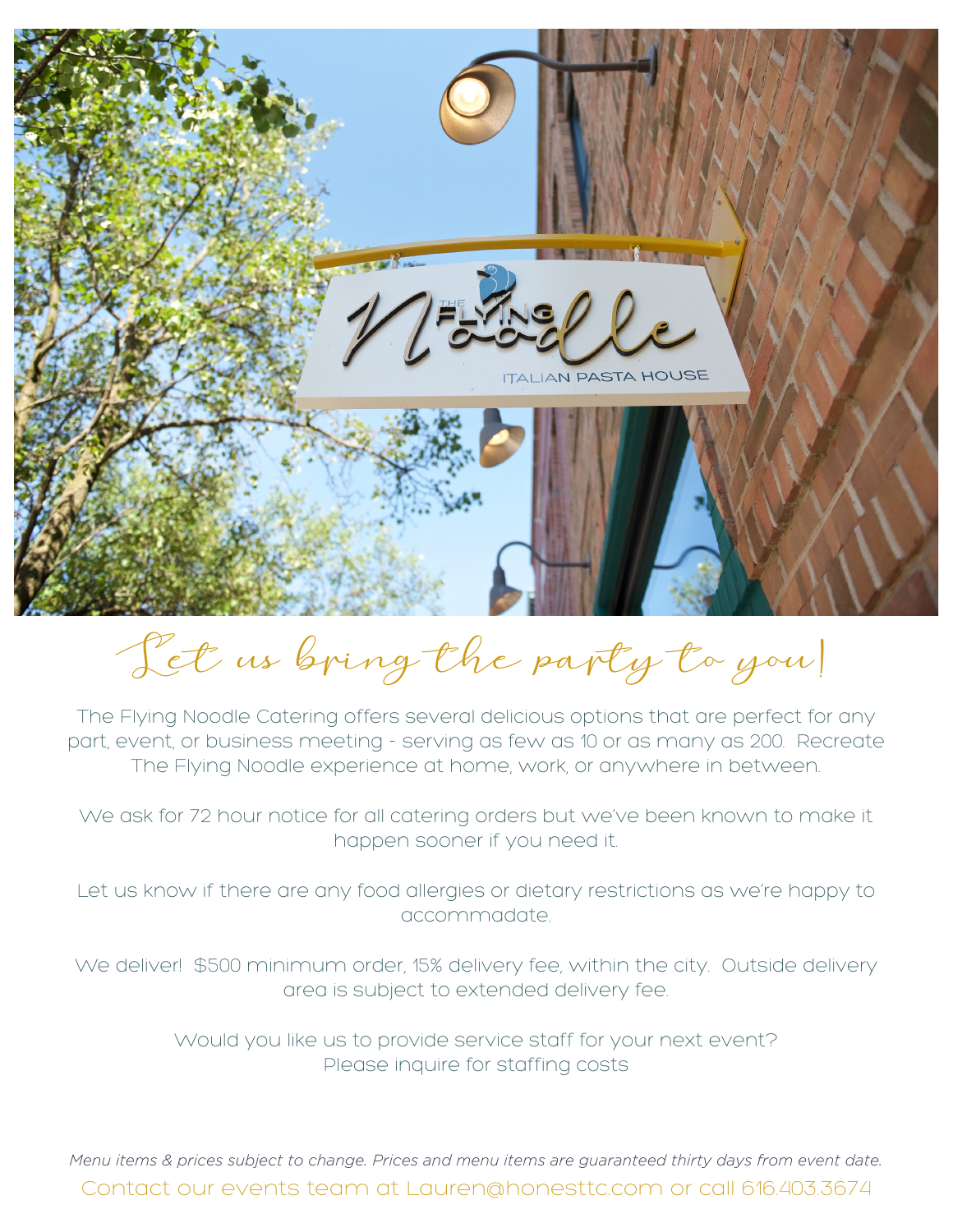e (2) cater

*Build a whole meal, or pick and choose, either way we've got you covered!* 

## SALADS serve approx. 10

HOUSE - *mozzarella, pickled red pepper, crouton, italian vinaigrette dressing* \$36

CAESAR - *lemon, parmesan, crouton, creamy caesar dressing \$36*

CHOPPED - *pepperoncini, white bean, cherry tomato, parm, sopressata, italian vinaigrette \$36*

BEET - *roasted golden beets, bleu cheese, pistachio crumble, veggie shoots, white balsamic vinaigrette \$46*

### assics

*served family style, priced per person \*\*indicates dairy free or can be made dairy free*

MARINARA - *hollow spaghetti noodles, classic tomato sauce, basil, parmesan\*\* \$13*

ALFREDO *- long wavy noodle, parmesan sauce, toasted garlic & herbs \$13*

CREAMY PESTO *- flower shaped noodle, creamy basil & cheese sauce, pistachio, parmesan, herbs \$13*

VODKA SAUCE *- short twisted noodle, creamy marinara, parmesan, herbs \$13*

BOLOGNESE *- wide cylinder noodle, hearty meat sauce, torn croutons, pecorino, herbs \$15*

ROASTED GARLIC *- large elbow noodle, confit garlic, pecorino, herbs, crispy shallot \*\* \$13*

add.

CHICKEN, SAUSAGE, MEATBALLS, SHRIMP, BROCCOLINI, MUSHROOMS *(each selection add \$5 per person)* 

#### **STARTERS** *serve approx. 10*

GARLIC BREAD - *toasted housemade bread with herbed parmesan butter \$22*

CHARCUTERIE BOARD - *assorted italian cheeses, cured meats, marinated veggies, crostini & crackers \$65*

FOCCACIA *- italian flatbread, perfect for snacking, served room temperature \$36*

> CHEESY - *mozzarella, garlic, fresh herbs, parmesan, olive oil*  ITALIANO- *crispy salami, giardinara, basil, parmesan* MUSHROOM - *roasted mushrooms, parmesan, chives, parsley, truffle oil* TOMATO *- blistered tomato, fresh mozzarella, torn basil, balsamic*

## BAKED pasta

*(served family style, priced per person)*

BAKED PARMESAN - *choice of crispy chicken or eggplant, hollow spaghetti, mozzarella, red sauce, herbs, parmesan \$16*

MEAT LASAGNA *- house made pasta sheets, marinara meat sauce, mozzarella, parm \$15*

WHITE LASAGNA - *house made pasta sheets, ricotta, wilted spinach, alfredo, pecorino, carmalized mozzarella \$14*

ZITI - *wide tube noodle, sundried tomatoes,* 

*ricotta, herbs, balsamic, sunflower shoots \$14*

MAC & CHEESE - *large elbow noodles, creamy cheddar cheese, herbed breadcrumb topping \$13*

MANICOTTI - *large noodle stuffed with ricotta, mozzarella, marinara, herbs \$14*

LUNCH BOX *\$13/person and comes with your chouce of sandwich or salad, choice of side & sweet treat*

#### SANDWICH/SALAD:

*CLASSIC ITALIAN | PESTO CHICKEN | CAPRESE CHICKEN CAESAR SALAD | CHOPPED SALAD*

SIDE: *POTATO CHIPS OR PASTA SALAD*

#### SWEET:

*CHOCOLATE CUSTARD OR COOKIE*

Contact our events team at Lauren@honesttc.com or call 616.403.3674